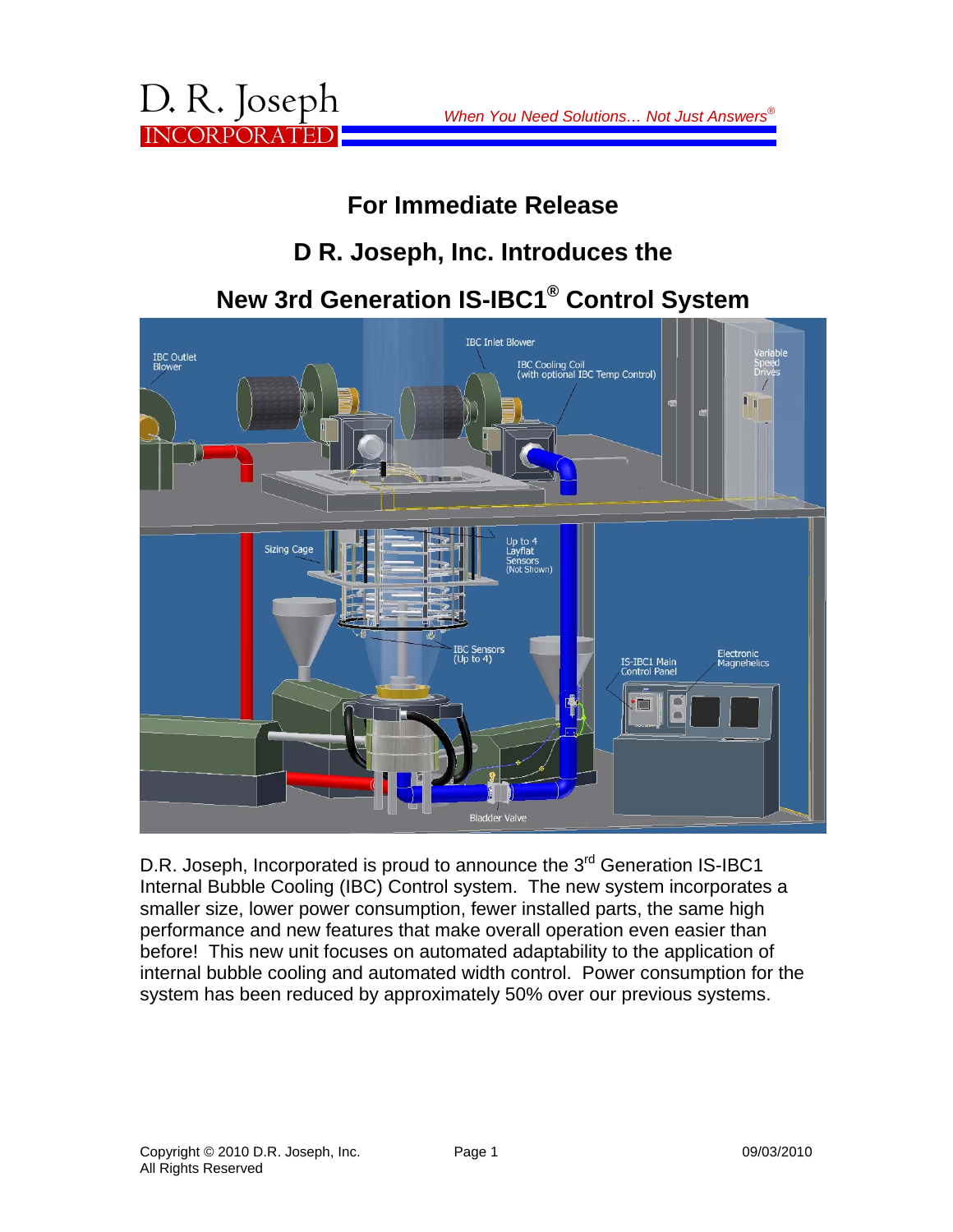# **Flexible Configurations**

Regardless of the available space on multi-layer extrusion lines, there is an IS-IBC1 configuration that will fit the bill. The new ALL-N-ONE panel requires 27% less volume over our previous system panel (shipping weight has also been reduced by 40 pounds). A new MODULAR configuration has been added for an 83% reduction in volume. We also support a "built in" or OEM version to minimize required space to an absolute minimum.



The new 3G IBC even allows for multiple operator stations as shown below.

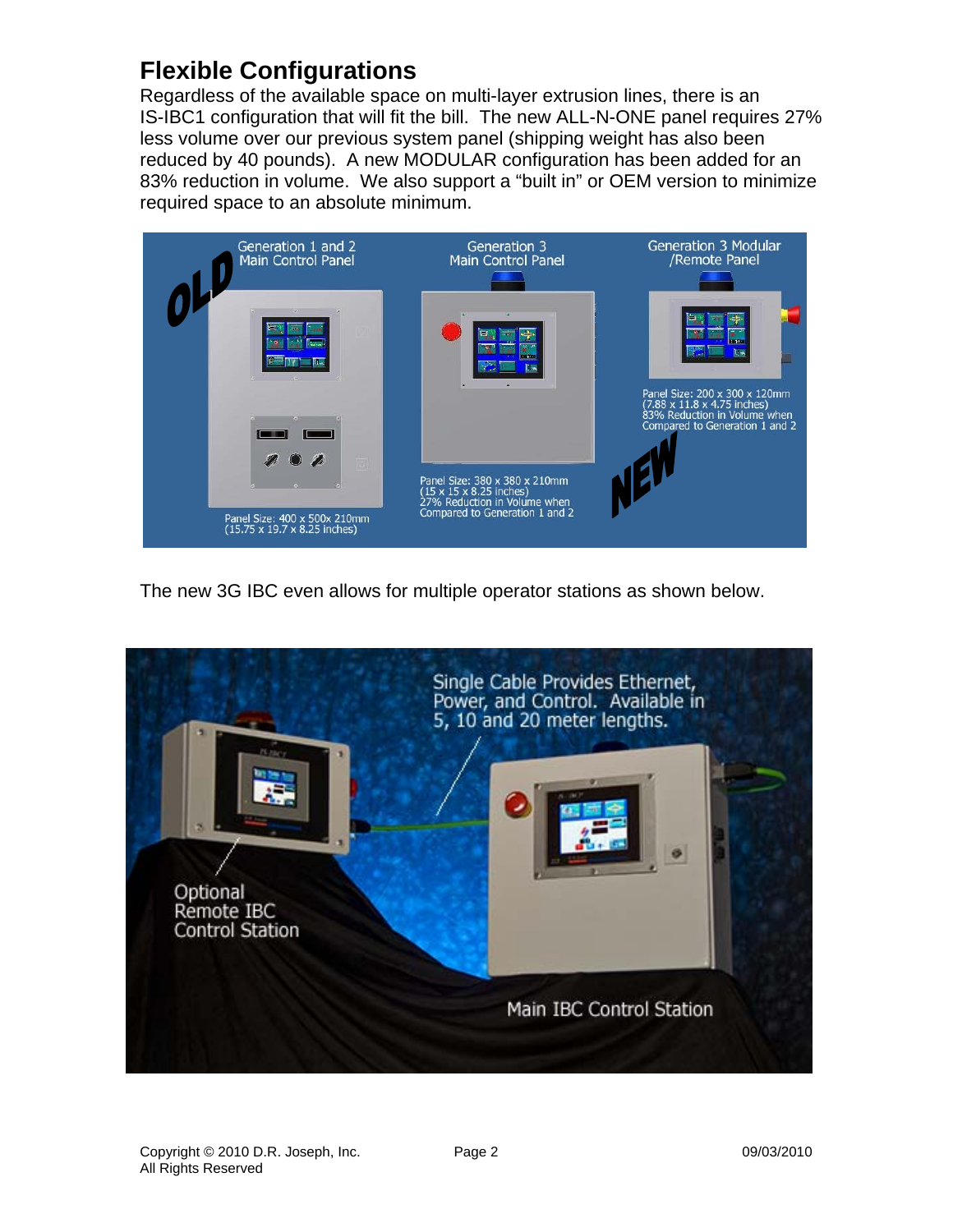# **Flexible Configurations (continued)**

In the ALL-N-ONE configuration (shown right), all IBC components are mounted within a 15 inch by 15 inch panel including easy access power connection, a new 90% efficient power supply (replaces the previous 70% efficient power supply) and new 5 port Ethernet modem/managed switch. A new configurable management beacon lamp is also supported to allow visual alert to management for of a variety of conditions including non-standard use of the system and internal or external faults.





For installations extremely tight on space, the modular design allows the main control panel to be mounted up to 20 meters away with the very compact touch screen panel mounted in a variety of configurations.

Finally for a totally integrated look, the "built in" or OEM configuration provides the same point to point wiring configuration as the ALL-IN-ONE and modular configurations but allows all the parts to be efficiently mounted inside the main control station. Alternatively, the hidden IBC control components can be mounted up to 20 meters away from the location of the IBC system touch screen.

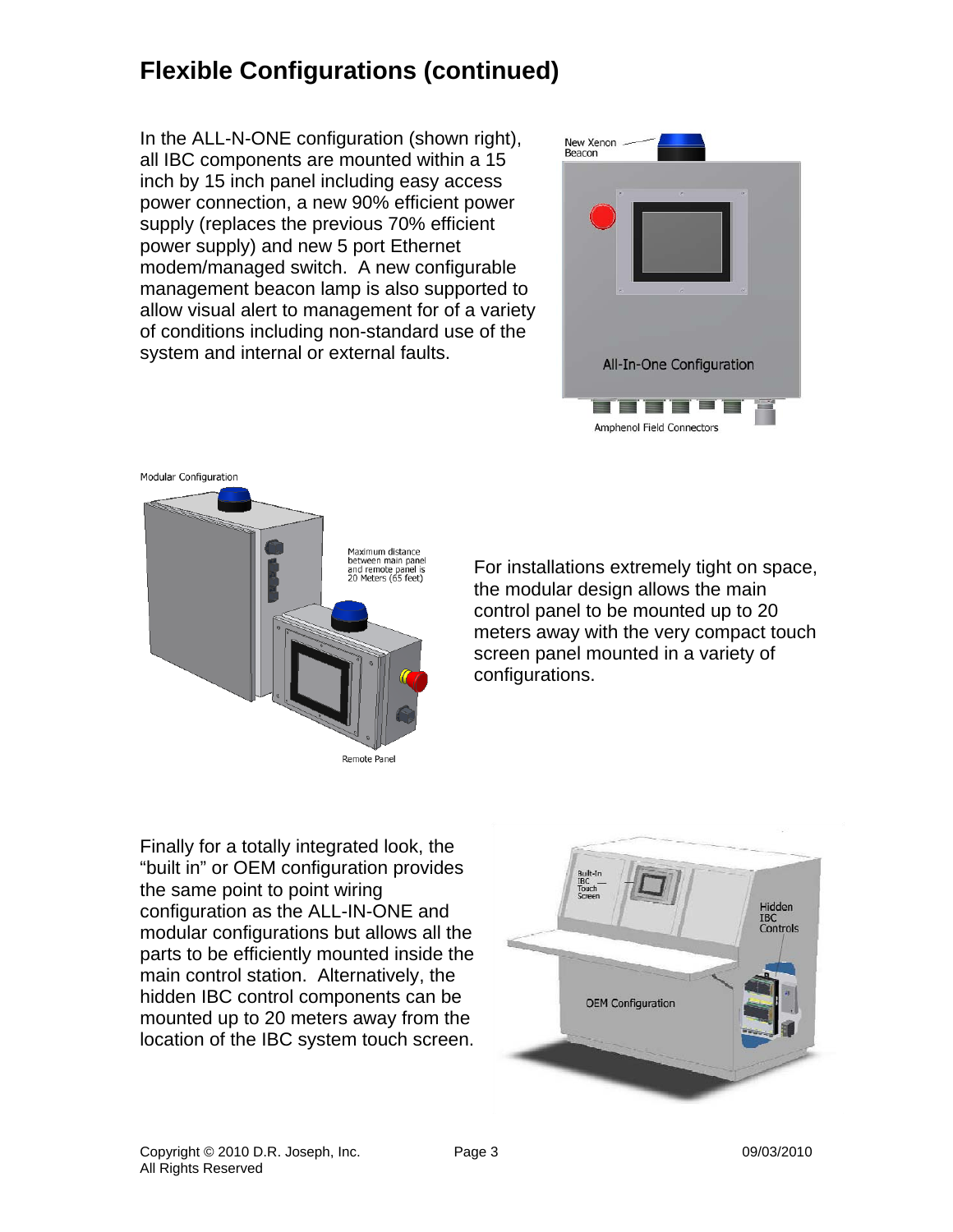## **What's New?**

#### *Improved Sensor Wiring*

One of our main design objectives was to simplify the sensor installation process making for a much easier process for the installer. We moved all the functionality of the notorious blue boxes into the main controller. As a result, the blue boxes are replaced with a simple to mount eight-port junction box with round twist-on cable connectors.





The connectors that mount to the 8 port junction box are a new design that allows easy passage through conduit. We also eliminated the master IBC port requirement, thereby eliminating the need to arrange the sensors in a particular order. To eliminate problems with electromagnetic interference (EMI), the sensor cables are double shielded.



## *New Optional Smaller Touch Screen*

Another cost saving option is the new 4 inch TFT full color touch screen. It has the same brightness as the 6 inch TFT screen and can be specified on all of our systems except systems with manual or auto cage control.

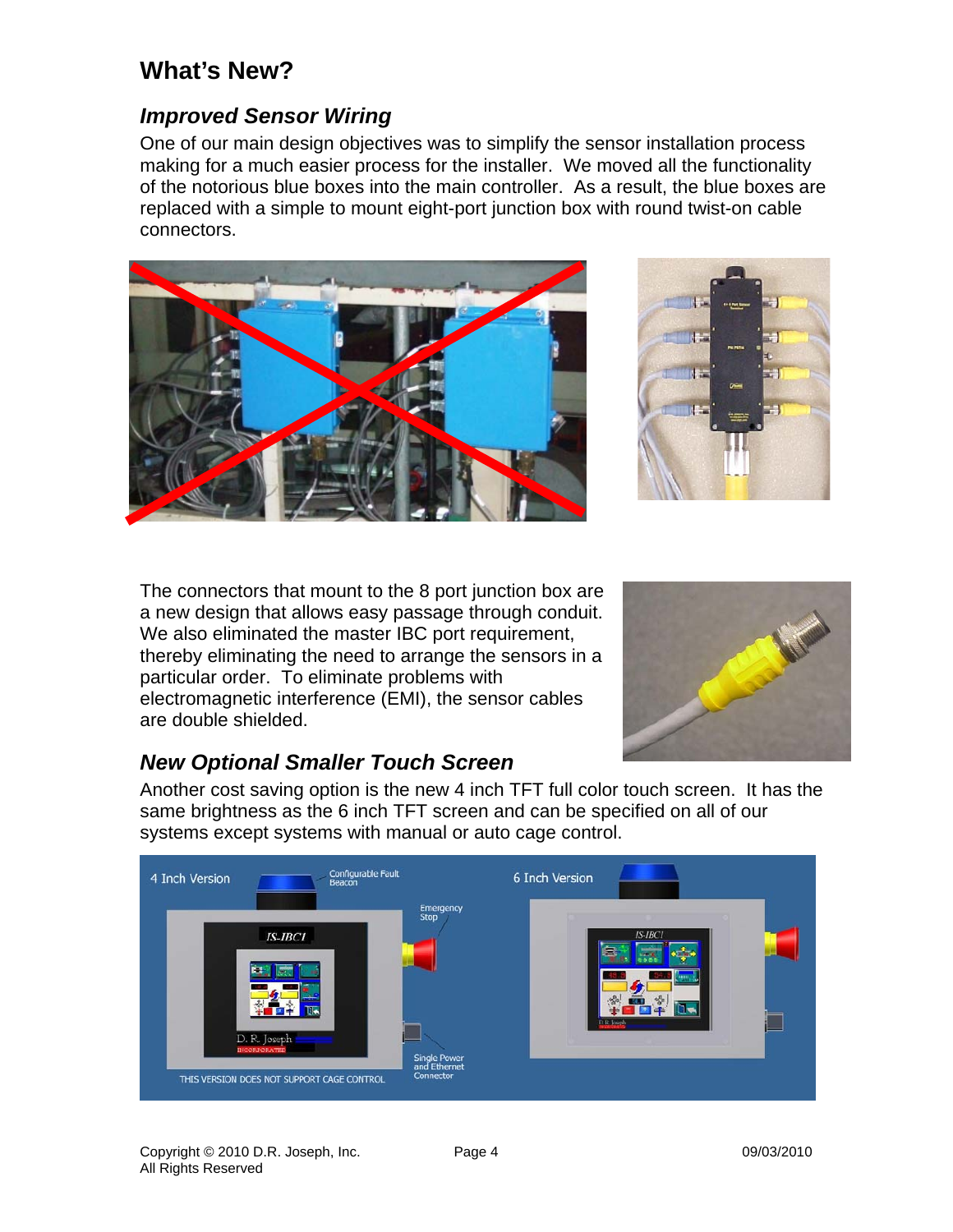#### *100% Touch Screen Control*

Cost reduction was another objective, and our main effort on this front was the main control panel. As mentioned earlier, we reduced the size by nearly 30%, but we also eliminated many of the old discrete components that were closing in on end-of-life.



As a result, we've been able to deliver an IBC system with single point control for IBC, Blowers, Sizing Cage and a host of other options. Using popup window techniques, the operator sees only what he needs to see to get the job done.

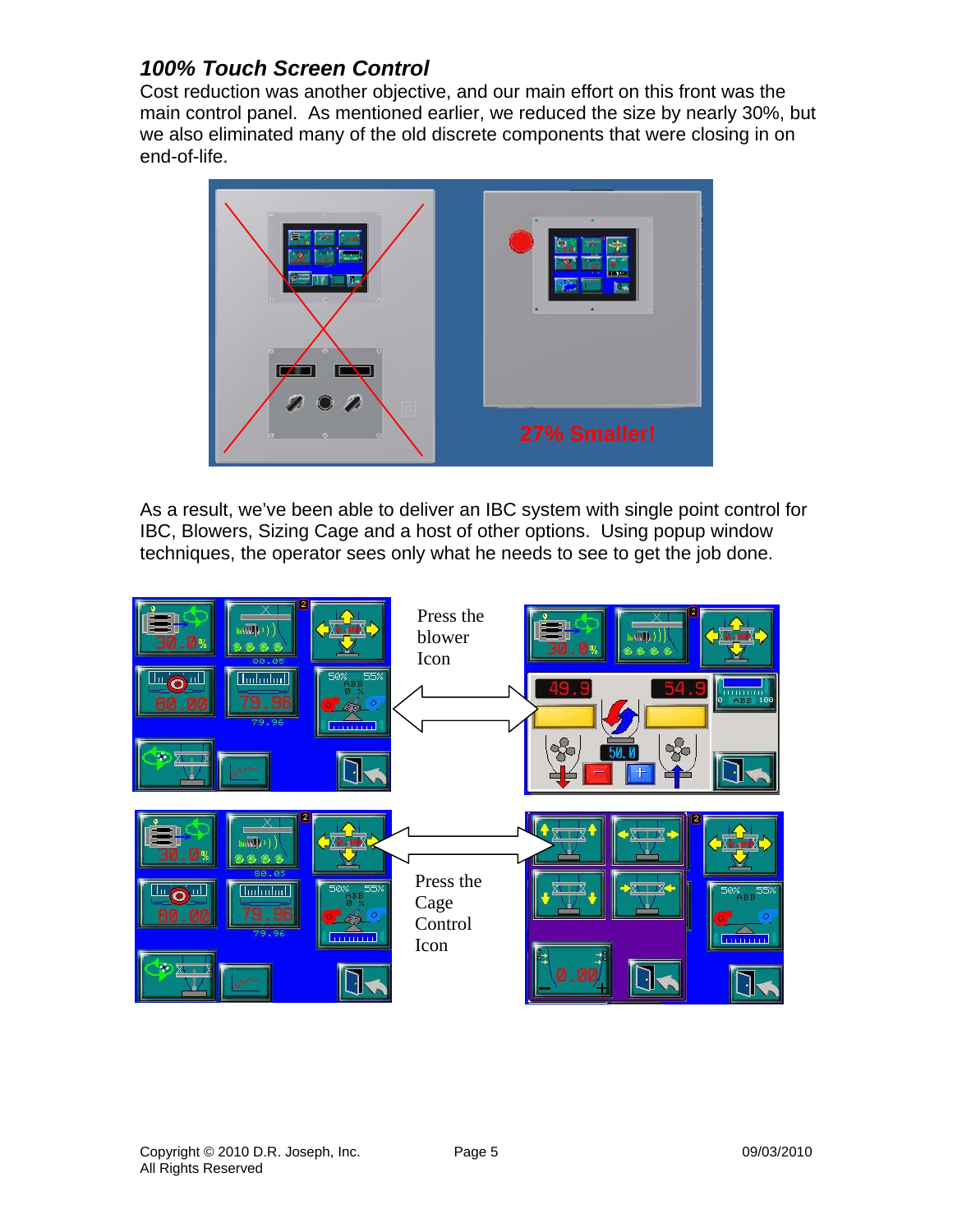### *Automated Adaptability*

#### **Ducting Failure Detection**

Air flow restrictions make up more than eighty percent of the service calls we receive at DRJ. Restrictions can be anything from a clog to a collapsed hose to a dirty air filter. Regardless of the issue, air flow to… or… from the bubble is impeded and maintenance personnel find it difficult to focus on something as mundane as ducting. This system will actually point them to the specific air flow path and can even detect improperly installed components.



#### **Automatic Valve Calibration**

Another maintenance issue that is often

overlooked is the periodic calibration of the bladder valve. The system will now calibrate the valve as required without the operator having to make any special steps. This eliminates the need for maintenance to manually adjust the system when there are subtle or significant changes to the die or air flow path.

### *Automated Assistants*

The IBC system has installation requirements that are often overlooked by less-experienced commissioning engineers. For instance, one difficult task is placing the layflat sensors in the proper positions to handle all possible layflat widths. The screen shown at right tells exactly which sensors to move and to what position. There are other automated assistants as well.

#### *Configurable Management Alert Beacon*

The highly visible xenon lamp flashes based on a configurable set of parameters. The parameters allow management to be alerted whenever the operator operates the system in



This shows that sensor  $#6$  (serial $#$ 100015) needs to be moved out 3.50 inches to support the requested minimum and maximum layflat.

a manner outside Standard Operating Procedures (SOP). For instance, if the operator is running the system in manual layflat control when the SOP requires running in automatic layflat control, the beacon will flash until the system is put into automatic layflat control.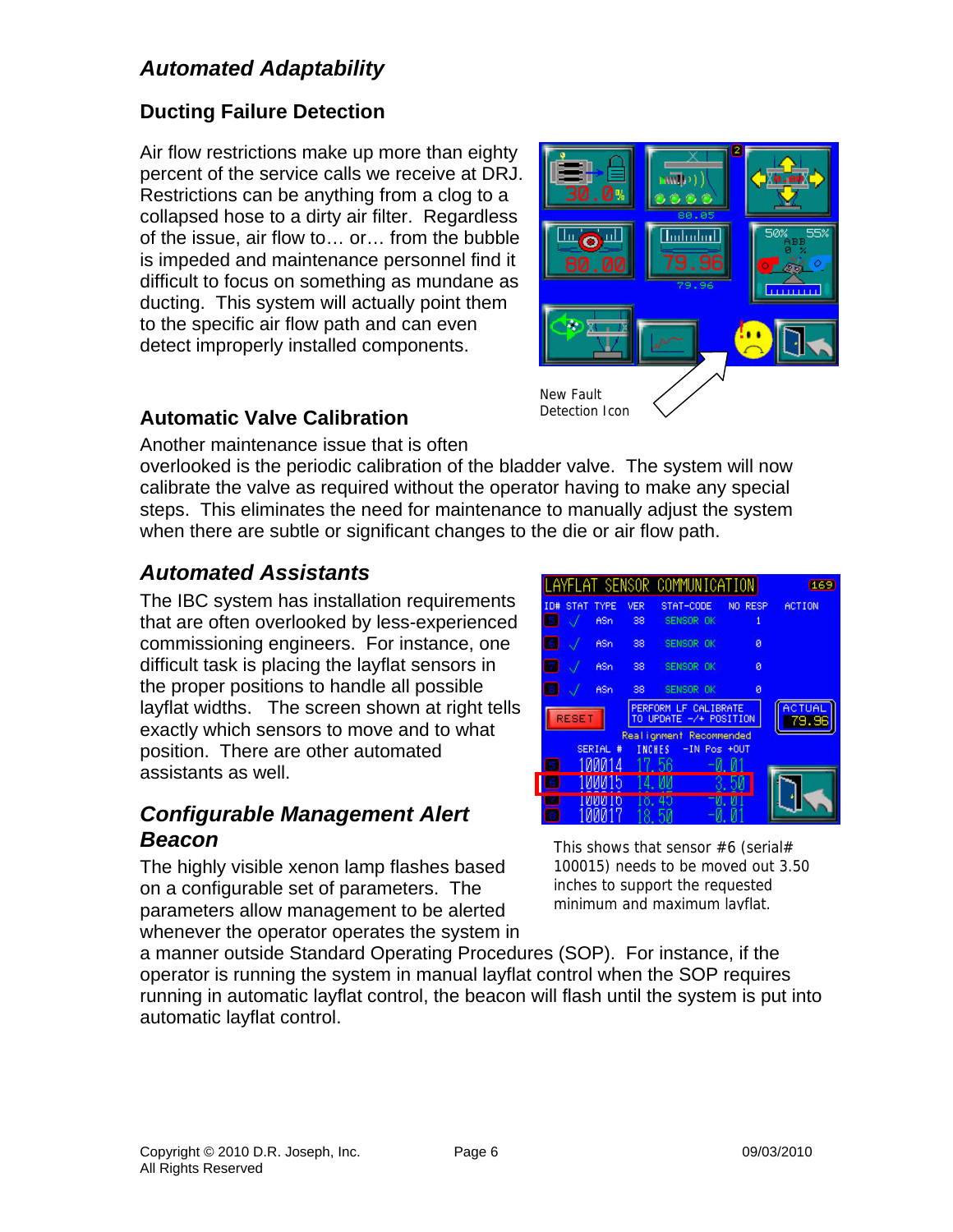### *New Expert Mode*

Expert mode has been added to allow the engineer to instantly jump into service mode bypassing the need to re-enter the service access password. Expert mode also unlocks and makes visible the critical control parameters that rarely need adjustment. System integration is commonplace and settings are often setup by a communication specialist. The system protects those settings against accidental adjustment even in expert mode with a second security level.



## *Field Configurable Features*

The numerous new features can give our existing customers a headache when strict operating procedures are in place. This system allows each user to decide how much of the automation to implement. For instance, manual valve calibration is still supported. The system can be configured to automatically calibrate the valve when needed or it can be configured to skip automatic calibrations. Going further on the valve calibration configuration, the system can be setup to calibrate based on excessive down time, number of days since last calibration, detected air flow anomalies or number of startups.



Here to Switch to Auto

User can switch between the traditional manual valve calibration and auto valve calibration with a single touch.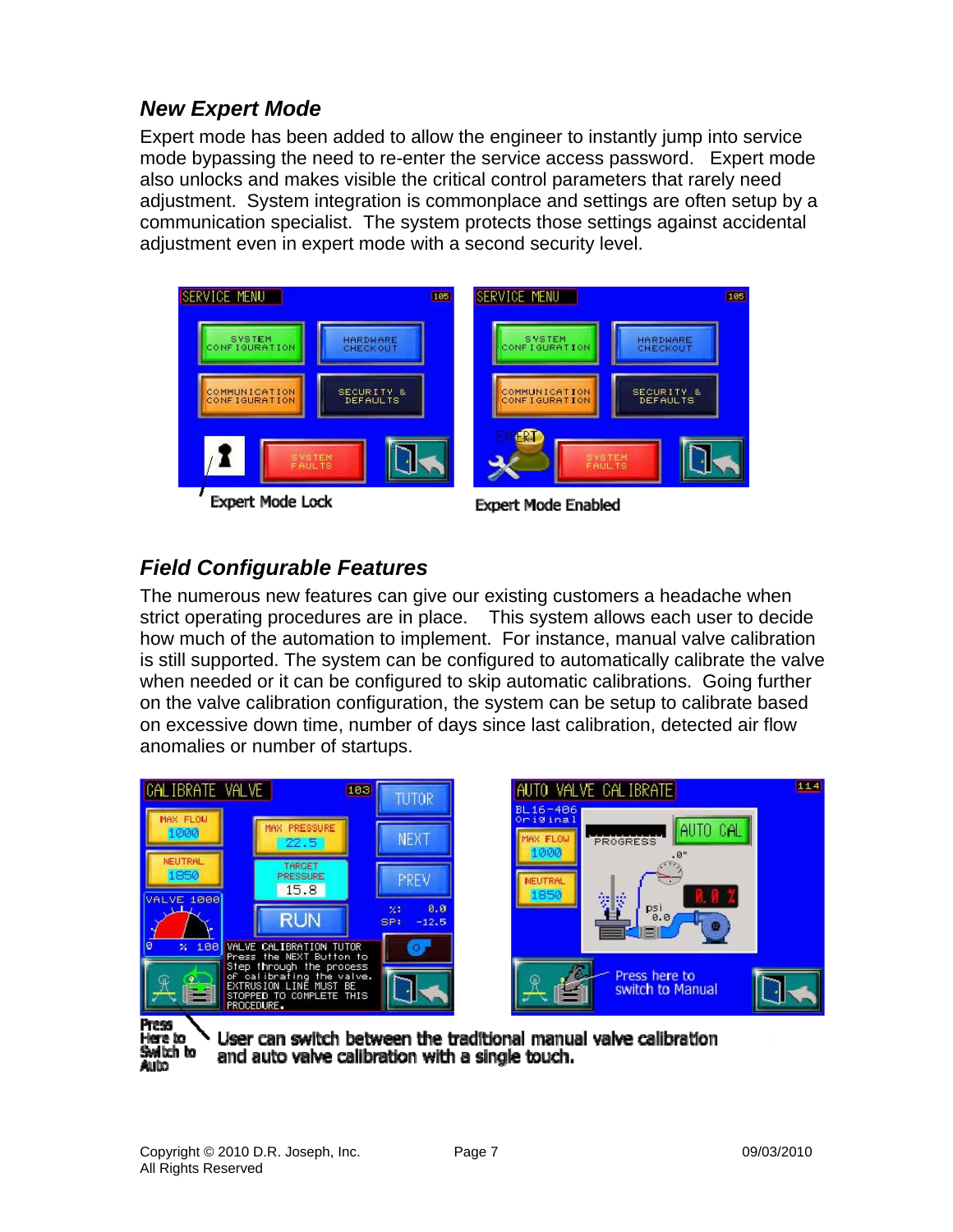### *Reverse Compatibility*

Whenever we produce a new system, we do everything possible to protect our existing customers' investment. The 3<sup>rd</sup> generation ISIBC1 is no exception. We've

made the 3<sup>rd</sup> generation software so it can run on previously installed 32 bit systems. This means that adding automatic valve calibration only requires replacing the touch screen and installing electronic Magnehelics (if required - we've been shipping systems with electronic Magnehelics for more than a year now). Please note that 8 bit systems cannot be upgraded unless the 8 bit controller is replaced with our 32 bit controller. DRJ does offer a core value on the 8 bit controller to reduce the upgrade costs.



### *Integration Enhancements*

There is nothing more involved for the customer than to configure and validate data integration. Regardless of the integration level, the IS-IBC1 system can support it. It has five built in protocols (Modbus RTU, Modbus ASCII, Modbus TCP, Modbus UDP, Kundig PCD.2), and a wide variety of industry standard protocols enabled through an optional protocol converters. Through our new Ethernet modem, we now have four available Ethernet ports to connect to a variety of other devices without the need for an additional Ethernet switch.

### *Enhanced Layflat Calibration*

As with our generation 2 IBC control system, the  $3<sup>rd</sup>$  generation system supports layflat sensor calibration via a Kundig width bar through one of the available four Ethernet ports. Note that any Kundig width bars (FE-7) with an Ethernet enabled Measuring Bar Interface can be integrated into the IS-IBC1.

Taking this another step, customers can have the option of sending a calibration value through protocol to the IBC system to calibrate the layflat sensors. This allows the customer to take advantage of a previously integrated web guide or gauging system that has a width output.

#### *Additional Features*

- **Bubble Break Detector** Automatically arms, resets and can be interfaced to just about any Programmable Logic Controller or computer.
- **Layflat Deviation Alarm** Can be configured to detect holes when running master tubing rolls.
- **Data Collection Integration** This feature allows the IS-IBC1 to be fully integrated into any industry standard data collection system.